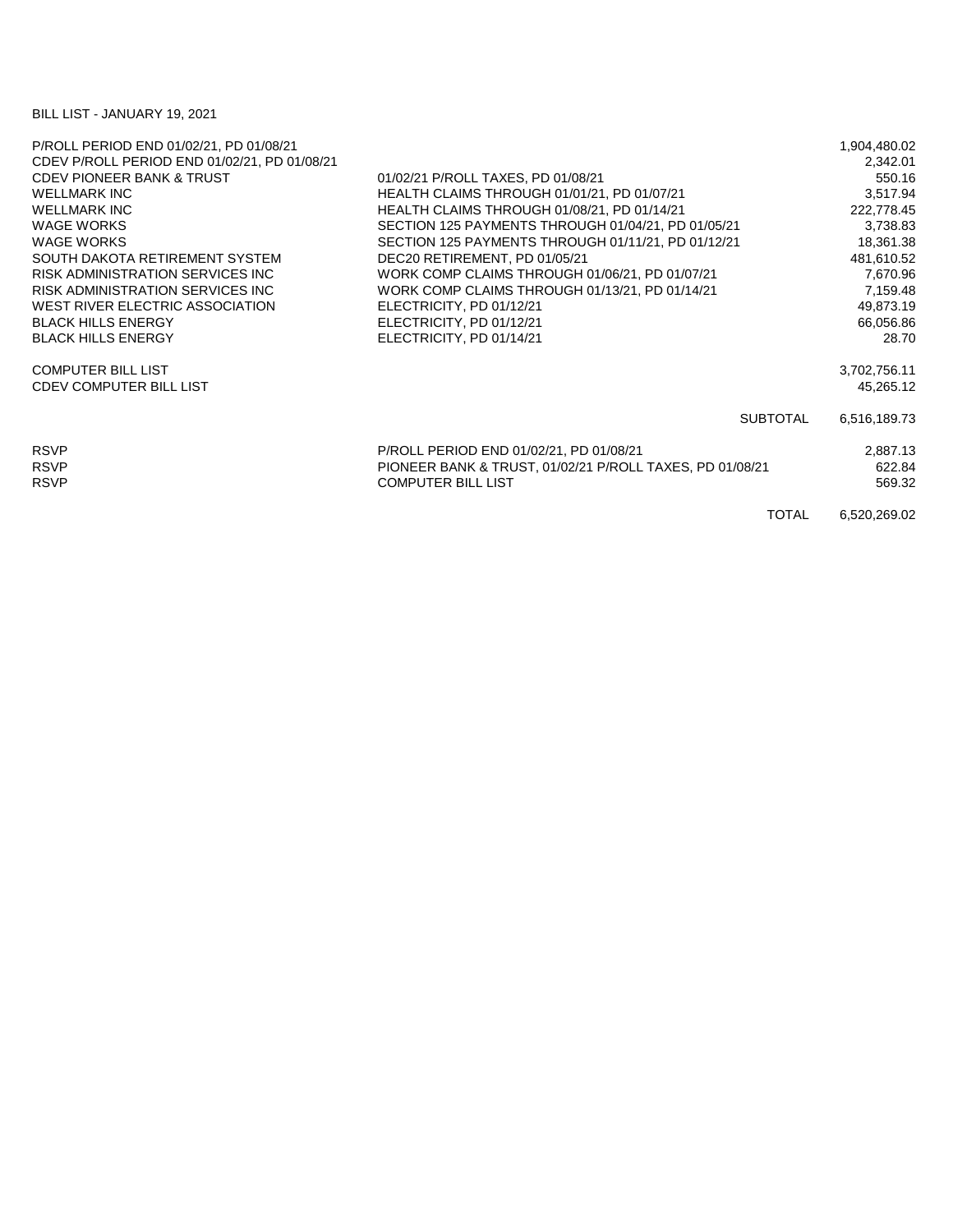## The City of Rapid City Bill List by Vendor - Summary

| <b>Vendor ID</b> | <b>Vendor Name</b>                                | <b>Amount</b> |
|------------------|---------------------------------------------------|---------------|
|                  | 13077 3M COMPANY                                  | 3017.14       |
|                  | 37 A & B BUSINESS SOLUTIONS INC                   | 2752.11       |
|                  | 42 A T & T MOBILITY                               | 46.23         |
|                  | 12022 A TO Z SHREDDING                            | 41.28         |
|                  | 12098 ABBOTT HOUSE INC                            | 63333.00      |
|                  | 11266 ABILITY NETWORK INC                         | 218.31        |
|                  | 79 ACE HARDWARE-EAST                              | 255.04        |
|                  | 80 ACE HARDWARE-WEST                              | 437.02        |
|                  | 81 ACE STEEL & RECYCLING INC                      | 35.84         |
|                  | 86 ACTION MECHANICAL INC                          | 331.68        |
|                  | 90 ADAMS ISC                                      | 145.27        |
|                  | 164 ALSCO INC                                     | 334.01        |
|                  | 12443 ALYSIA LESTER                               | 106.00        |
|                  | 13308 AMAZON CAPITAL SERVICES                     | 3932.15       |
|                  | 193 AMERICAN RED CROSS - HEALTH & SAFETY SERVICES | 35.00         |
|                  | 14128 AMY L STEC                                  | 624.00        |
|                  | 13449 ANGELA WAGNER                               | 53.00         |
|                  | 13246 ANGELIQUE'S SEWING                          | 803.67        |
|                  | 14208 ANGIE ANDERSON                              | 53.00         |
|                  | 14205 ANTHONY FORTIER                             | 114.00        |
|                  | 258 ARCHITECTURE INCORPORATED                     | 6520.00       |
|                  | 337 B & H PHOTO                                   | 814.95        |
|                  | 10369 BALCO UNIFORMS INC                          | 6259.25       |
|                  | 14211 BEVERLY GRIMSHAW                            | 53.00         |
|                  | 549 BIERSCHBACH EQUIPMENT INC                     | 39.00         |
|                  | 5383 BILL ZAVITZ                                  | 4462.00       |
|                  | 584 BLACK HILLS BUSINESS SOURCE                   | 543.90        |
|                  | 586 BLACK HILLS CHEMICAL AND JANITORIAL CO INC    | 1277.74       |
|                  | 622 BLACK HILLS ENERGY                            | 19477.91      |
|                  | 13978 BLACK HILLS ORTHOPEDIC & SPINE CENTER PC    | 60.00         |
|                  | 637 BLACK HILLS TRUCK & TRAILER INC               | 92.96         |
|                  | 692 BORDER STATES ELECTRIC SUPPLY                 | 309.29        |
|                  | 699 BOUND TREE MEDICAL INC                        | 4231.60       |
|                  | 10394 BRANDON LLITERAS                            | 46.00         |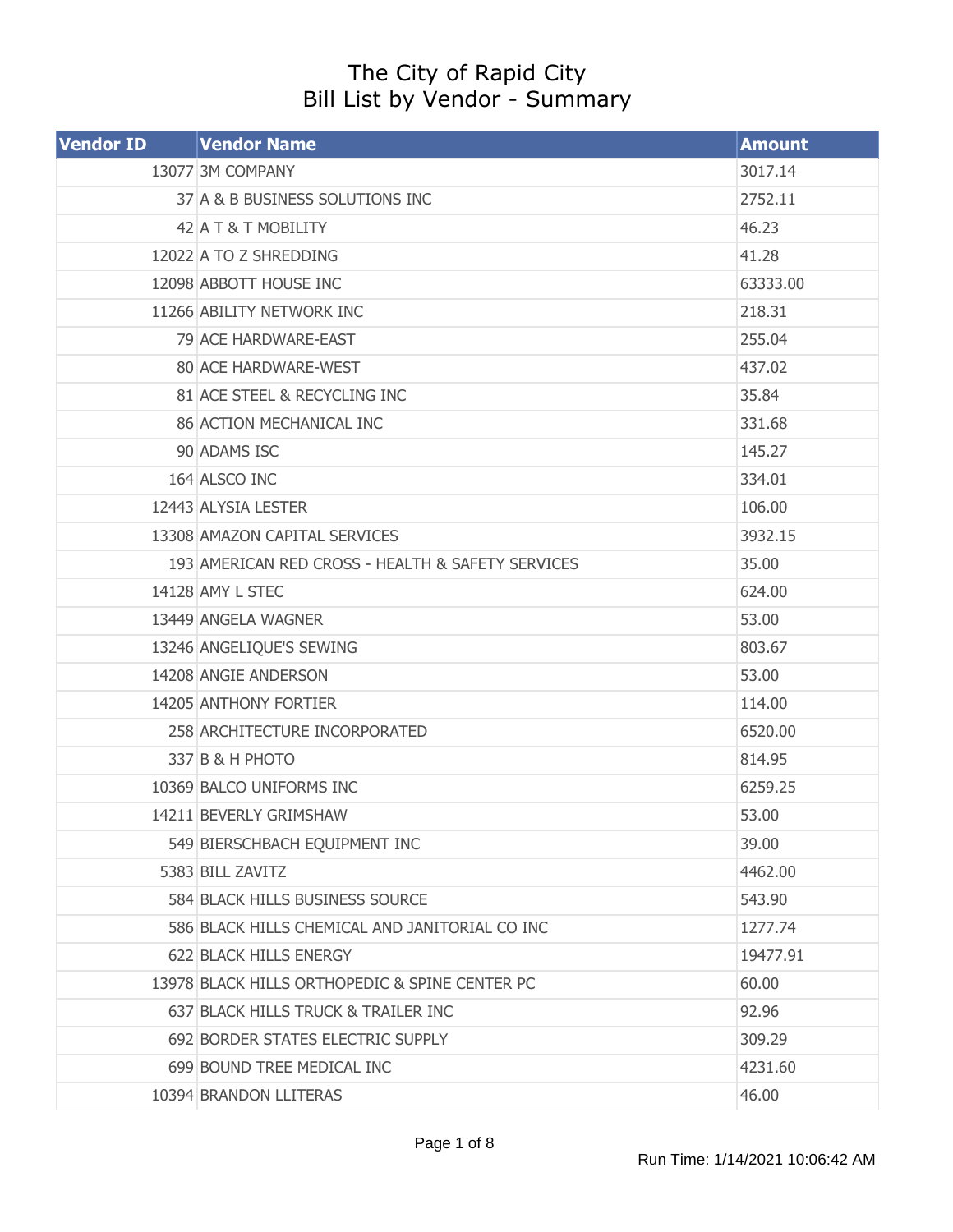| 787 BROWN'S SMALL ENGINE REPAIR          | 946.09   |
|------------------------------------------|----------|
| 12502 BUCHER MUNICIPAL NORTH AMERICA INC | 1863.67  |
| 830 BURNS & MCDONNELL ENGINEERING        | 91671.75 |
| 842 BUTLER MACHINERY CO.                 | 531.72   |
| 905 CARQUEST AUTO PARTS                  | 1504.37  |
| 910 CARROT-TOP INDUSTRIES INC            | 224.10   |
| 11236 CARSTAR COLLISION CENTER           | 5178.23  |
| 14222 CASSIDY STALLEY                    | 159.00   |
| 931 CBH COOPERATIVE                      | 14721.30 |
| 932 CDW GOVERNMENT INC                   | 2439.92  |
| 948 CENTURYLINK                          | 2484.07  |
| 959 CHAMPION WATER SYSTEMS INC           | 393.50   |
| 988 CHRIS SUPPLY COMPANY INC             | 259.05   |
| 1013 CITY OF RAPID CITY                  | 71898.55 |
| 1044 CLIMATE CONTROL SYSTEMS & SERVICE   | 82761.93 |
| 1053 COCA-COLA OF THE BLACK HILLS        | 279.00   |
| 14174 COMBAT BRANDS LLC                  | 2135.52  |
| 14176 COMMUNITY ENHANCEMENT IV LLC       | 60000.00 |
| 1103 CONNECTIONS INC                     | 1387.20  |
| 14210 CONNIE FORSTNER                    | 53.00    |
| 1113 CONTRACTOR'S SUPPLY INC             | 485.46   |
| 1123 COPY COUNTRY INC.                   | 245.44   |
| 9890 CORE & MAIN LP                      | 865.13   |
| 1132 CORNERSTONE RESCUE MISSION          | 8333.33  |
| 1163 CREDIT COLLECTIONS BUREAU           | 667.52   |
| 1164 CRESCENT ELECTRIC SUPPLY CO         | 6749.65  |
| 6389 CROELL REDI-MIX                     | 232.50   |
| 1179 CRUM ELECTRIC                       | 716.00   |
| 14221 CRYSTAL USERA                      | 53.00    |
| 1218 DAHL FINE ARTS CENTER               | 10083.33 |
| 1230 DAKOTA BARRICADE LLC                | 2200.00  |
| 1239 DAKOTA FLUID POWER                  | 465.82   |
| 5570 DAKOTA HILLS PEST SERVICE           | 225.00   |
| 1267 DALE'S TIRE & RETREADING INC        | 2068.40  |
| 14215 DARCY SALES                        | 53.00    |
| 1359 DIAMOND VOGEL PAINT CTR             | 22.52    |
| 2983 DR. NATHAN LONG                     | 1800.00  |
| 12296 DREW HILL                          | 25.55    |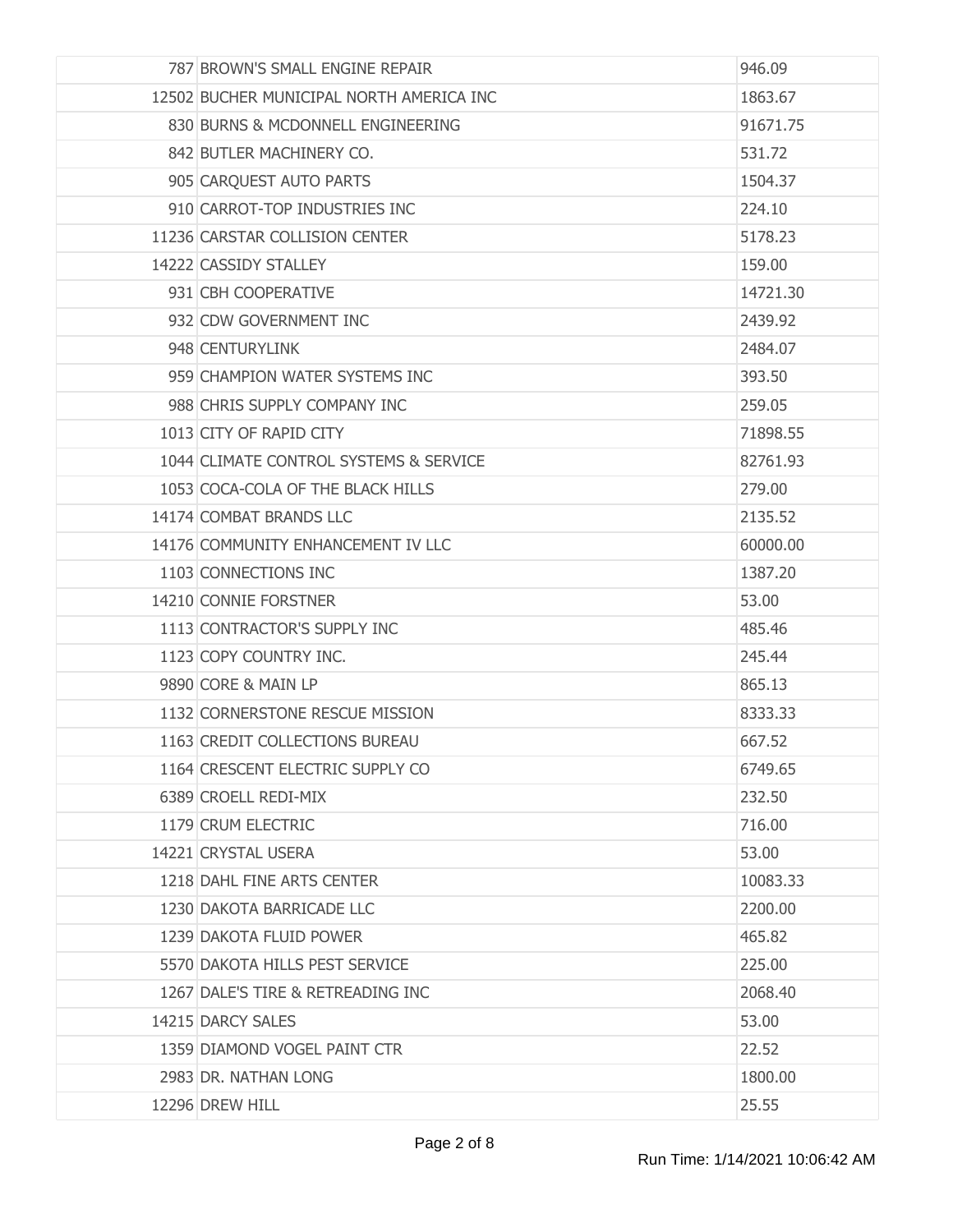| 14224 E STEVE MENTELE                      | 682.00    |
|--------------------------------------------|-----------|
| 1472 E-470 PUBLIC HIGHWAY AUTHORITY        | 18.95     |
| 1475 EARLY CHILDHOOD CONNECTIONS           | 4166.67   |
| 1504 EILEEN'S COLOSSAL COOKIES             | 22.00     |
| 12420 ELEVATE RAPID CITY                   | 187500.00 |
| 1556 ENVIRONMENTAL PRODUCTS CO             | 54.96     |
| 14202 FRIN NEAL                            | 57.00     |
| 1592 EVERGREEN OFFICE PRODUCTS INC         | 425.00    |
| 1600 EXPRESS COLLECTIONS INC               | 382.56    |
| 14170 EXPROLINK INC                        | 18010.00  |
| 1619 FARMER BROTHERS CO                    | 30.00     |
| 1627 FASTENAL COMPANY                      | 2989.12   |
| 1633 FEDERAL EXPRESS CORPORATION           | 385.07    |
| 1647 FERBER ENGINEERING                    | 65401.00  |
| 1661 FINANCIAL FORMS & SUPPLIES INC        | 1421.06   |
| 7545 FISH WINDOW CLEANING                  | 85.00     |
| 12019 FIT TO LIFT LLC                      | 327.00    |
| 12292 FLOYD'S TRUCK CENTER                 | 1744.22   |
| 7829 FORTERRA PIPE AND PRECAST             | 55.60     |
| 1795 FRONTIER AUTO GLASS LLC               | 312.00    |
| 1797 FRONTIER PRECISION INC                | 165.81    |
| 1819 G & R CONTROLS INC                    | 170.00    |
| 1820 G&H DISTRIBUTING INC.                 | 167.73    |
| 1831 GALLS INCORPORATED                    | 5797.45   |
| 13006 GEISSELE AUTOMATICS                  | 4695.00   |
| 9862 GENPRO ENERGY SOLUTIONS               | 117.50    |
| 14207 GERI AFTANSKI                        | 53.00     |
| 1922 GODFREY BRAKE SERVICE & SUPPLY INC    | 12871.00  |
| 1924 GOLDEN WEST TECHNOLOGIES INC          | 2295.75   |
| 1979 GREAT WESTERN TIRE INC.               | 256.00    |
| 14186 GREGORY LINGRUEN                     | 79.66     |
| 2000 GRIMM'S PUMP SERVICE INC              | 89.15     |
| 10515 H&S UNIFORMS AND EQUIPMENT LLC       | 30.00     |
| 6498 HAMPTON INN                           | 219.55    |
| 10847 HANDYMAN AL LLC                      | 431.88    |
| 2132 HARVEYS LOCK SHOP INC                 | 198.10    |
| 2149 HAWKINS CHEMICAL INC                  | 9528.56   |
| 13331 HD SUPPLY FACILITIES MAINTENANCE LTD | 205.26    |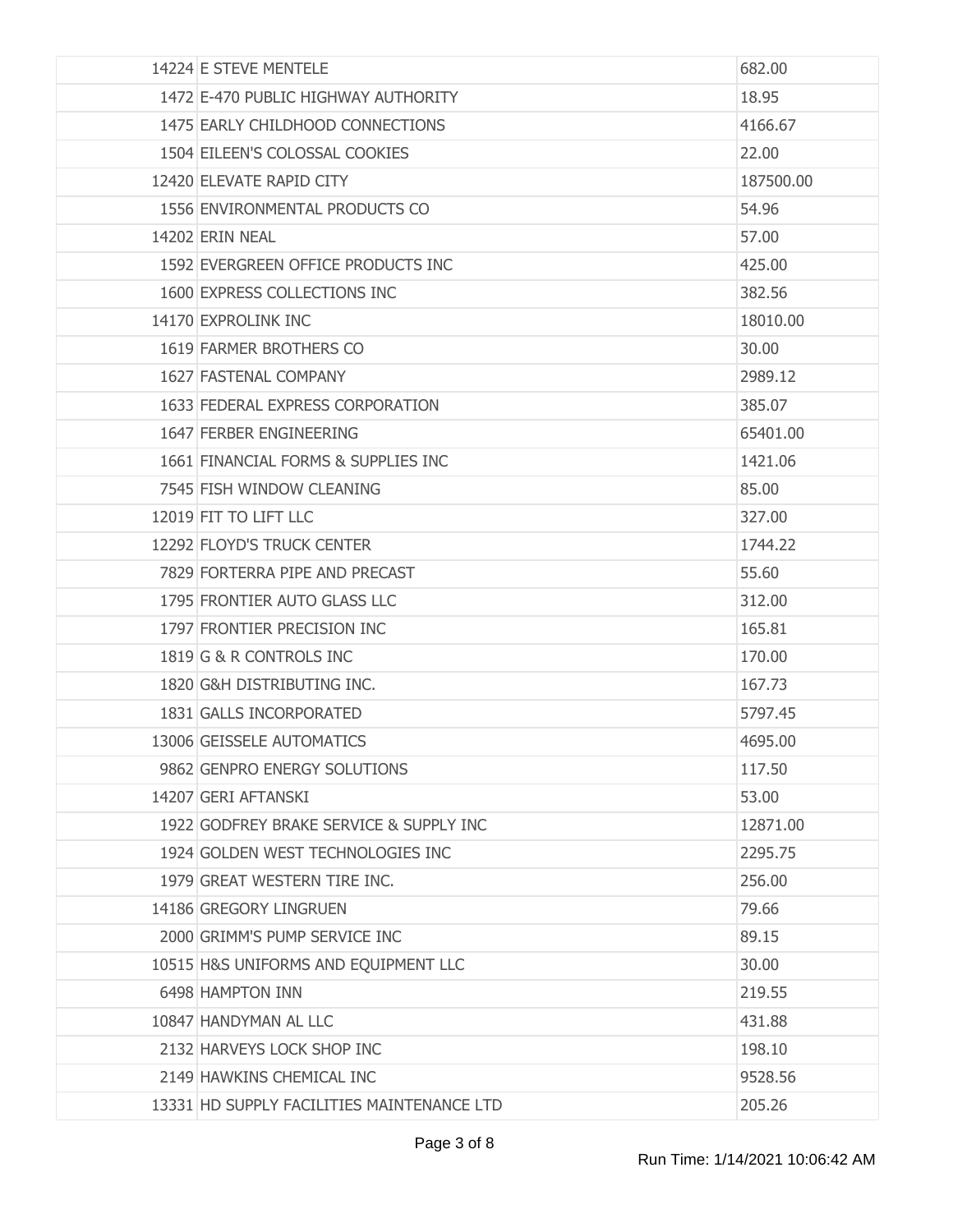| 9792 HEIMAN INC                  | 16581.00 |
|----------------------------------|----------|
| 2207 HENRY SCHEIN INC            | 1819.89  |
| 2243 HIGHMARK INC                | 5000.00  |
| 2267 HILLYARD INC. / SIOUX FALLS | 786.70   |
| 6943 HOLLAND SUPPLY INC          | 186.80   |
| 2305 HOLSWORTH & SON INC., G.J   | 1864.00  |
| 11555 HONEY DONE                 | 410.00   |
| 2409 INDOFF INC                  | 587.64   |
| 12836 INFINITY MACHINE LLC       | 2076.12  |
| 2472 J & J ASPHALT CO            | 1874.60  |
| 2512 JENNER EQUIPMENT CO         | 992.21   |
| 14200 JENNIFER MUELLER           | 57.00    |
| 8735 JEREMY KUIPERS              | 134.99   |
| 14209 JILL ELDER                 | 53.00    |
| 3105 JIMMY MASSEY                | 46.00    |
| 14219 JOE & BETH STRAIN          | 53.00    |
| 12936 KAMAN DISTRIBUTION         | 1016.75  |
| 2630 KARL'S TV AUDIO APPLIANCE   | 1079.99  |
| 14203 KAYLA BRINGHURST           | 57.00    |
| 2664 KENNY'S BODY SHOP INC       | 8882.16  |
| 14213 KIMBERLY MITZEL            | 53.00    |
| 2719 KNECHT HOME CENTER          | 529.38   |
| <b>2739 KONE</b>                 | 105.39   |
| 2772 KT CONNECTIONS INC          | 6911.00  |
| 14011 L&H INDUSTRIAL INC         | 7578.00  |
| 11163 LAKOTA CONTRACTING INC     | 5092.60  |
| 14217 LAURA SIMMONS              | 106.00   |
| 6816 LIBERTY CHRYSLER CENTER LLC | 4158.99  |
| 2935 LIFEWAYS INC                | 5000.00  |
| 2938 LIGHTING MAINTENANCE CO     | 8082.60  |
| 2951 LIND-EXCO INC               | 62603.49 |
| 14218 LISA SMALLBROCK            | 53.00    |
| 2966 LITTLE PRINT SHOP           | 851.42   |
| 13713 LITTLE SLIMS TRIM SHOP LLC | 1485.96  |
| 14206 LIZ KAISER                 | 57.00    |
| 10268 LORI THOMPSON              | 226.74   |
| 3004 LOWE'S                      | 154.76   |
| 3036 M G OIL CO                  | 2398.64  |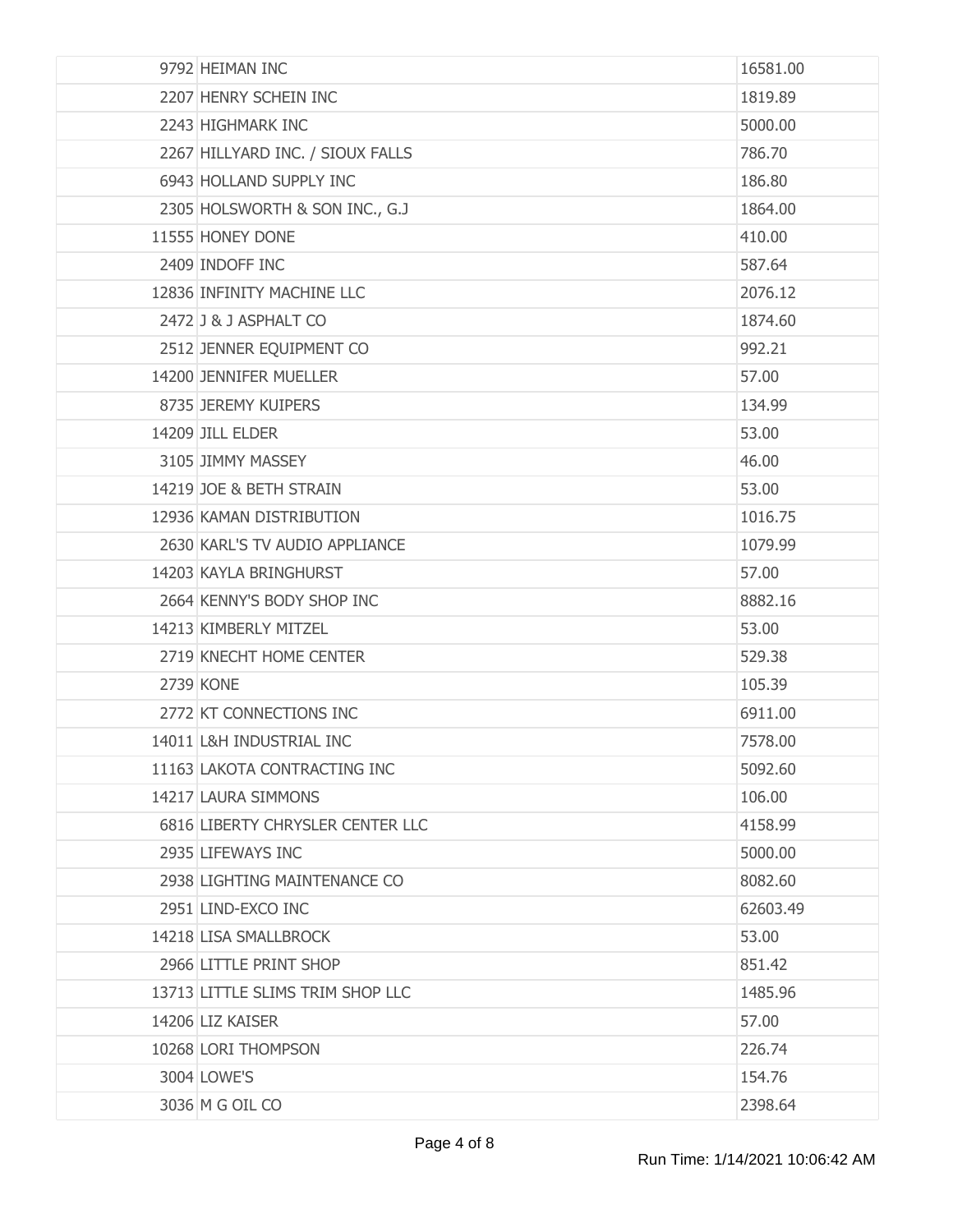| 14212 MADHURI KANURI                          | 53.00     |
|-----------------------------------------------|-----------|
| 3063 MAINLINE CONTRACTING                     | 17892.78  |
| 3084 MARCO TECHNOLOGIES INC                   | 291.21    |
| 3550 MARILEE OBRITSCH                         | 53.00     |
| 14201 MARY ROLAND                             | 57.00     |
| 3115 MATHESON TRI-GAS INC                     | 1170.15   |
| 13758 MATRIX SCIENCES INTERNATIONAL INC       | 1224.00   |
| 3164 MCKIE FORD INC                           | 3236.33   |
| 3175 MCPC                                     | 355.33    |
| 3208 MENARDS                                  | 4443.91   |
| 3225 METROPOLITAN LIFE INSURANCE COMPANY      | 6004.94   |
| 9707 MICHAEL SOLANO                           | 53.00     |
| 13460 MICHELLE JOHNSON                        | 57.00     |
| 3241 MIDCO DIVING & MARINE SERVICES INC       | 450.00    |
| 3252 MIDLAND SCIENTIFIC INC                   | 893.05    |
| 3260 MIDWEST TURF & IRRIGATION                | 4825,00   |
| 5272 MIKE WILKENING                           | 53.00     |
| 14214 MOLLY RAUSCH                            | 53.00     |
| 8693 MONOPRICE                                | 619.91    |
| 3321 MONTANA DAKOTA UTIL CO                   | 1089.35   |
| 3371 MOUNTAIN STATES SECURITY INC             | 1238.00   |
| 3395 MUSEUM ALLIANCE OF RC                    | 139752.79 |
| 12087 NASSCO INC                              | 295.00    |
| 3439 NEBRASKA SALT & GRAIN CO                 | 2171.09   |
| 14185 NICHOLAS PERKINS                        | 95.85     |
| 14223 NICKI CARRIER                           | 212.00    |
| 14204 NICOLE PARKER                           | 57.00     |
| 10597 NORTH CENTRAL INTERNATIONAL INC         | 5851.66   |
| 3517 NORTH CENTRAL SUPPLY INC                 | 490.00    |
| 3525 NORTHERN TRUCK EQUIPMENT CORP            | 3182.96   |
| 3530 NORTHWEST PIPE FITTINGS INC              | 8246.35   |
| 3532 NORTHWESTERN POWER EQUIPMENT INC         | 236.77    |
| 3604 O'REILLY AUTO PARTS                      | 30.38     |
| 11668 OVERHEAD DOOR OF RAPID CITY             | 1317.90   |
| 3625 PACIFIC STEEL & RECYCLING INC            | 127.25    |
| 3601 PENNINGTON COUNTY                        | 212402.47 |
| 5432 PERFORMING ARTS CENTER OF RAPID CITY INC | 3000.00   |
| 3722 POWER HOUSE HONDA                        | 42.24     |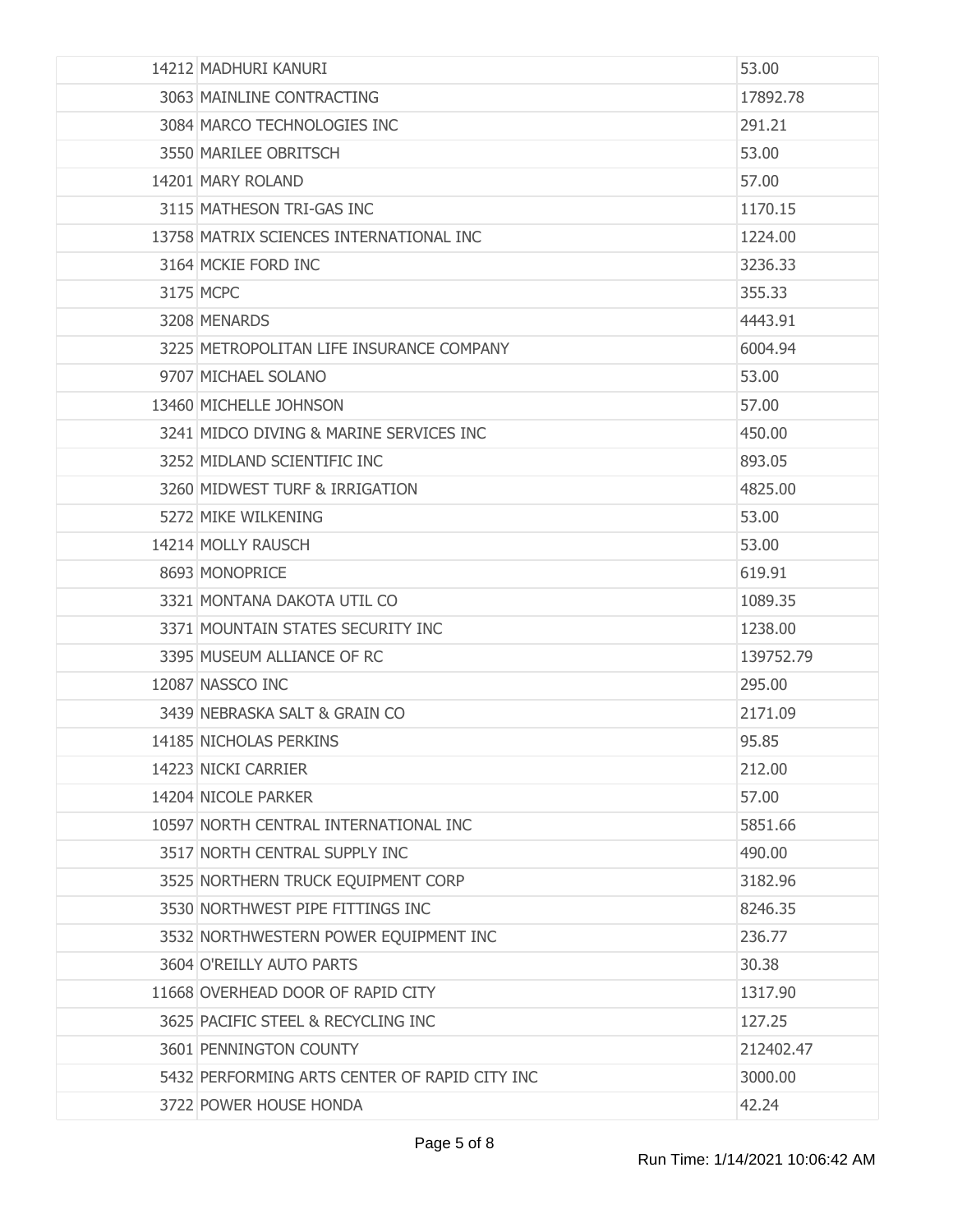| 11354 PRAIRIE AUTO PARTS                        | 3185.90  |
|-------------------------------------------------|----------|
| 7323 PROVANTAGE LLC                             | 1715.00  |
| 3789 QUALITY FLOW SYSTEMS INC                   | 2162.04  |
| 14199 RACHEL CROW                               | 57.00    |
| 3829 RAMKOTA HOTEL                              | 154.00   |
| 3849 RAPID CITY ARTS COUNCIL                    | 2267.11  |
| 12750 RAPID CITY HARDWARE                       | 55.92    |
| 3863 RAPID CITY JOURNAL - ADVERTISING           | 299.30   |
| 10649 RAPID CITY PAINTLESS DENT REPAIR          | 8495.00  |
| 3885 RAPID DELIVERY                             | 126.50   |
| 3887 RAPID FIRE PROTECTION INC                  | 2037.76  |
| 10961 RAPID TAXI INC                            | 373.30   |
| 3898 RAPID TOWING                               | 125.00   |
| 3938 RDO EQUIPMENT CO                           | 45.63    |
| 3950 RECORD STORAGE SOLUTIONS INC               | 76.44    |
| 3958 RED WING SHOE STORE                        | 1083.69  |
| 14180 RESCUE ONE CORPORATION                    | 10042.00 |
| 8951 RMS SCREEN PRINTING & EMBROIDERY           | 944.00   |
| 4061 ROBERT SHARP & ASSOCIATES                  | 30.00    |
| 4125 RUNNINGS SUPPLY INC                        | 2609.13  |
| 4163 SAFETY KLEEN CORP                          | 375.07   |
| 4182 SAM'S CLUB                                 | 1920.41  |
| 12542 SANDER SANITATION SERVICE                 | 200.00   |
| 14198 SARA LANTZ                                | 57.00    |
| 14216 SCOTT SCHIRBER                            | 106.00   |
| 4330 SERVALL UNIFORM/LINEN CO INC               | 1246.46  |
| 11831 SERVERSUPPLY.COM INC                      | 8917.02  |
| 14197 SHAMIE OVERBY                             | 50.00    |
| 4359 SHERWIN-WILLIAMS COMPANY                   | 8.14     |
| 4360 SHI INTERNATIONAL CORP                     | 518.60   |
| 4388 SIGN EXPRESS                               | 119.44   |
| 4397 SIMON CONTRACTORS OF SD INC                | 31866.51 |
| 10772 SIMON NORTH REGION SD                     | 512.19   |
| 4405 SIMPSON'S PRINTING                         | 370.00   |
| 4431 SKYLINE ENGINEERING                        | 6634.20  |
| 6758 SKYLINE SIGNS & LIGHTING                   | 1403.07  |
| 4483 SONNEL TECHNOLOGIES LLC                    | 9528.12  |
| 4496 SOUTH DAKOTA BRD OF OPERATOR CERTIFICATION | 222.00   |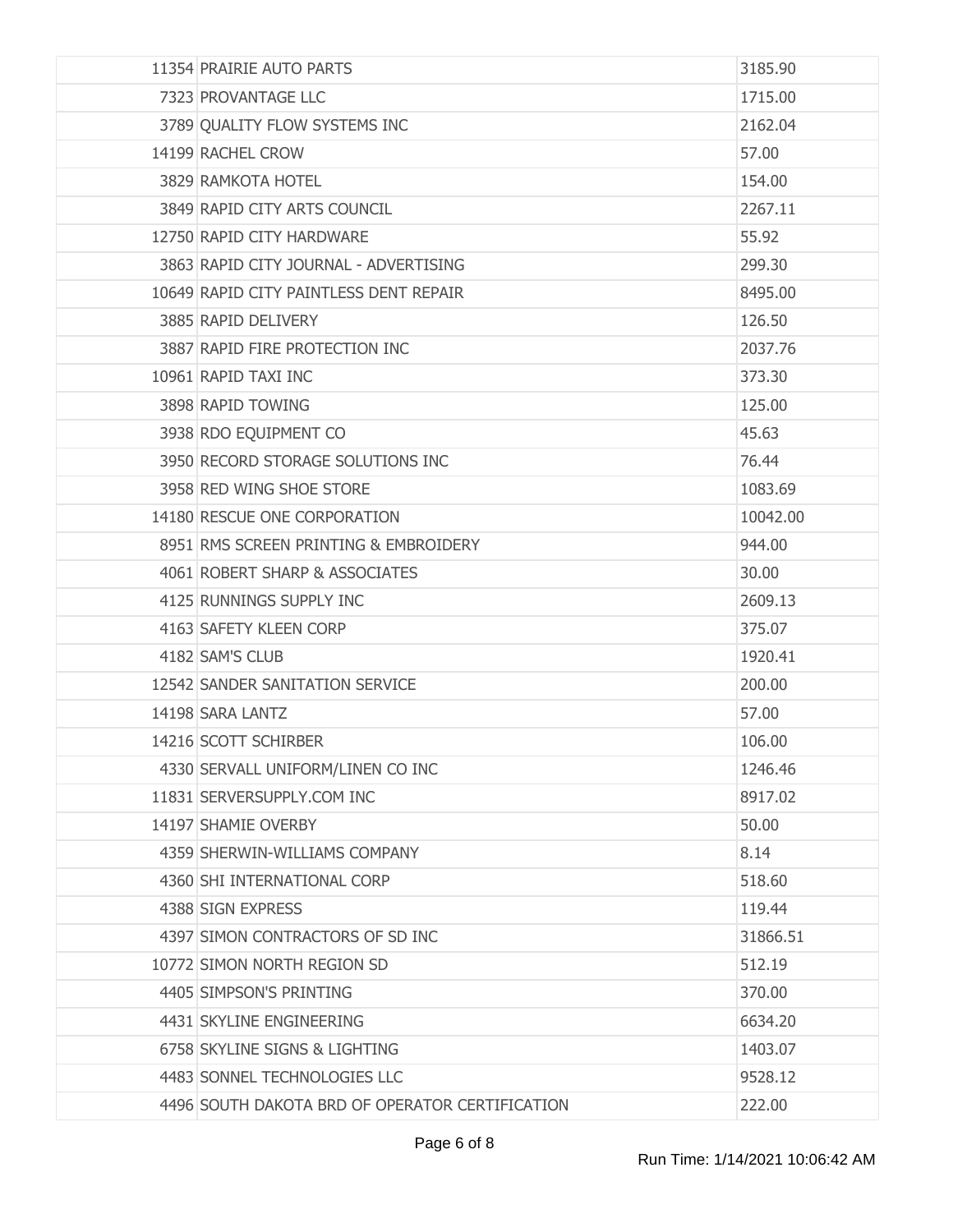| 6417 SOUTH DAKOTA FIRE CHIEFS ASSOCIATION              | 100.00    |
|--------------------------------------------------------|-----------|
| 4510 SOUTH DAKOTA GOVERNMENTAL FINANCE OFFICERS' ASSOC | 70.00     |
| 4511 SOUTH DAKOTA GOVERNMENTAL HUMAN RESOURCE ASSOC    | 50.00     |
| 4518 SOUTH DAKOTA MUNICIPAL LEAGUE                     | 41790.18  |
| 4545 SOUTH DAKOTA WATER & WASTEWATER                   | 410.00    |
| 2332 STAN HOUSTON EQUIP CO INC                         | 1502.18   |
| 4599 STAPLES ADVANTAGE                                 | 223.44    |
| 4504 STATE OF SOUTH DAKOTA                             | 65572.30  |
| 4615 STEC'S ADVERTISING SPECIALTIES                    | 16.90     |
| 14220 STEPHANIE STRAND                                 | 53.00     |
| 4676 STRYKER SALES CORPORATION                         | 1834.23   |
| 4684 STURDEVANT'S AUTO PARTS                           | 79.98     |
| 12188 SUMMIT COMPANIES                                 | 447.00    |
| 4695 SUMMIT SIGNS & SUPPLY INC                         | 290,00    |
| 4587 TAMARA STADEL                                     | 396.47    |
| 4781 TEMPERATURE TECHNOLOGY INC.                       | 1215.32   |
| 4789 TESSMAN SEED INC.                                 | 2917.85   |
| 9787 THE CHAPMAN GROUP                                 | 1000.00   |
| 13013 THOMAS & SONS MOVING COMPANY LLC                 | 3553.75   |
| 4870 TOW PROS                                          | 200.00    |
| 12766 TRACKED OUTDOORS LLC                             | 1077.93   |
| 4878 TRAFFIC CONTROL CORP                              | 186.00    |
| 10249 TRANSOURCE TRUCK & EQUIPMENT INC                 | 1356.64   |
| 14193 TRAVIS KING                                      | 14246.19  |
| 4916 TRU-FORM CONSTRUCTION INC                         | 5532.00   |
| 4925 TSP INC                                           | 1042.05   |
| 5761 TYLER BUSINESS FORMS                              | 485.01    |
| 4957 ULINE INC                                         | 687.90    |
| 4976 UNITED STATES PLASTIC CORPORATION                 | 415.71    |
| 12207 US BANK EQUIPMENT FINANCE                        | 200.31    |
| 12684 US BANK NATIONAL ASSOCIATION                     | 281163.02 |
| 9095 US BANK TRUST-SPA LOCKBOX CM9695                  | 29548.26  |
| 5039 VANWAY TROPHY & AWARD                             | 518.85    |
| 6415 VAST BUSINESS                                     | 3755.18   |
| 5057 VESSCO INC                                        | 794.74    |
| 12853 VIALECT INC                                      | 1500.00   |
| 9536 VISIT RAPID CITY                                  | 132301.55 |
| 5118 WALMART COMMUNITY                                 | 750.25    |